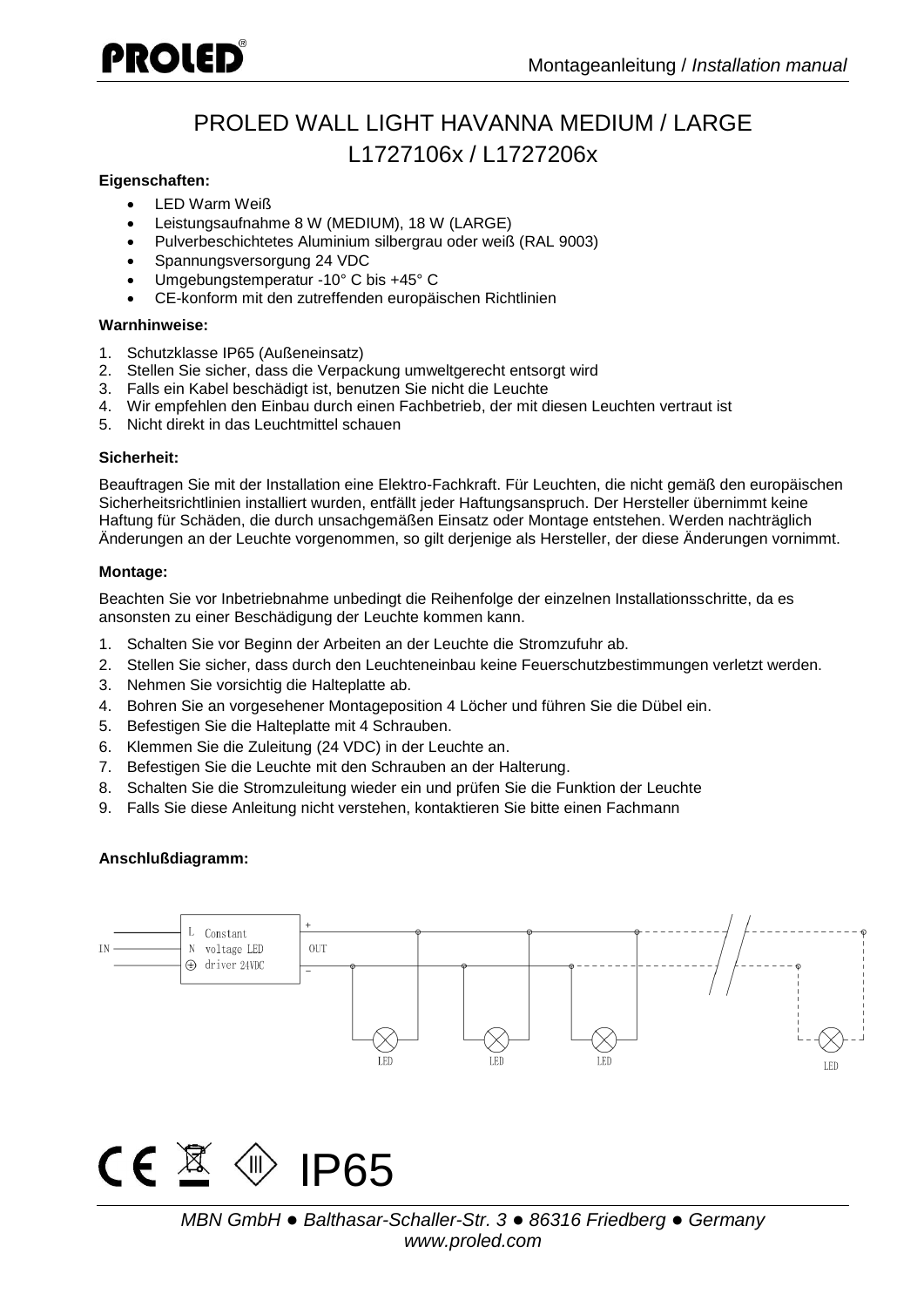### **PROLED**®



10.19 Technische Änderungen vorbehalten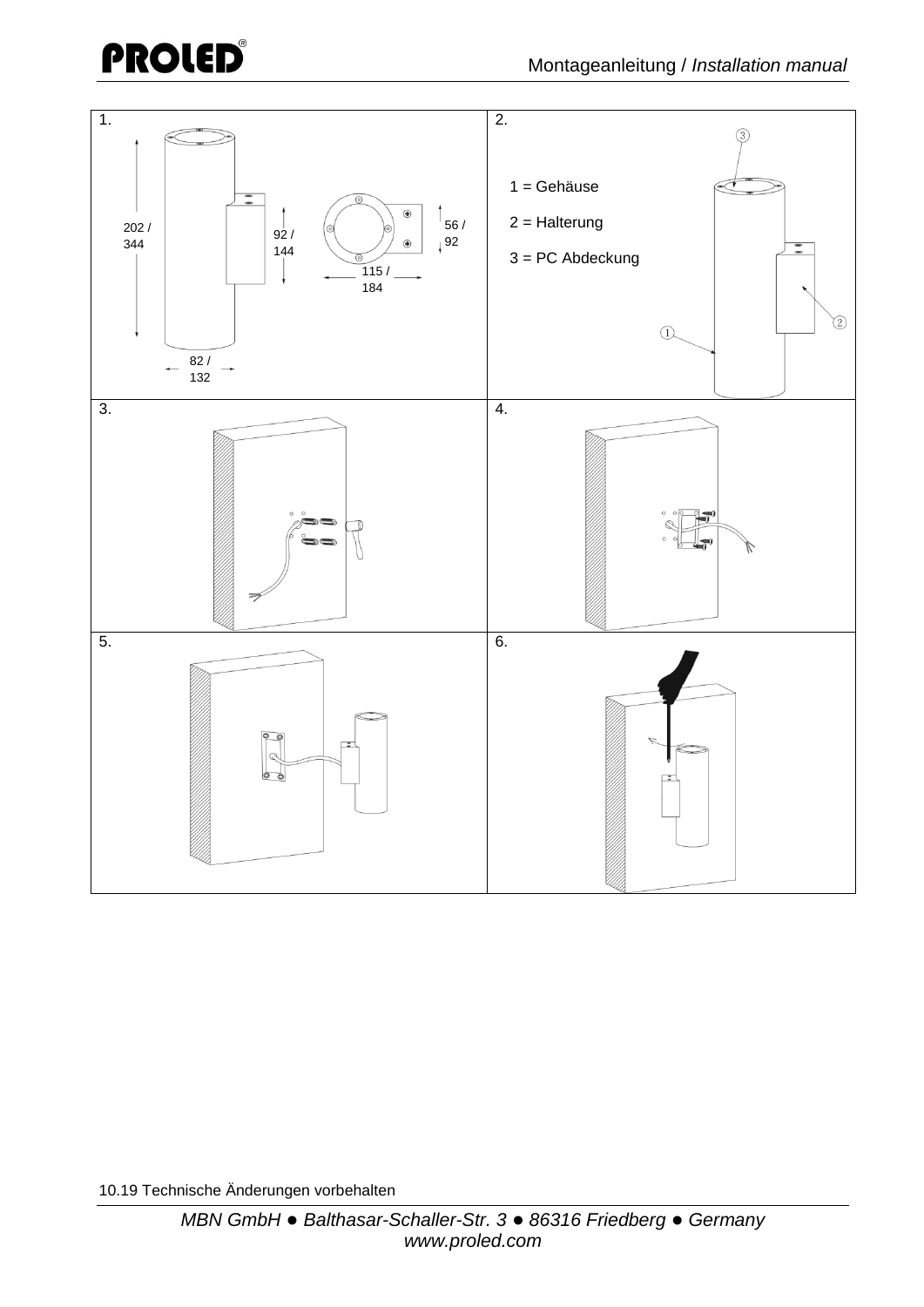## PROLED

### PROLED WALL LIGHT HAVANNA MEDIUM / LARGE L1727106x / L1727206x

### **Characteristics:**

- I FD Warm White
- Power consumption 8 W (MEDIUM), 18 W (LARGE)
- Powder coated aluminium in silver grey or white (RAL 9003)
- Power supply 24 VDC
- Operating temperature range -10° C till +45° C
- CE compliant with applicable European directives

### **Warning:**

- 1. Safety class IP65 (outside)
- 2. Please ensure that the packaging is disposed of in a safe environment
- 3. If cable is defected, do not use the luminaire
- 4. We do recommend that a qualified electrician should be used to install the products
- 5. Do not look at the lighted lamp directly

### **Safety indices:**

Be sure to have a qualified electrician complete installation. The customer is not entitled to claim for any lights installed without observing European safety directives. The manufacturer is then discharged from liability when damage is caused by improper use or installation. If any luminaire is subsequently modified, the person responsible for the modification shall be considered as manufacturer.

### **Installation:**

Please follow the sequence of installation step by step. Non-observance can lead to damage of LED.

- 1. Switch off the electricity at the mains before commencing installation or lamp change and (if a fuse box is installed) remove the appropriate circuit fuse to avoid accidental switching on of the mains supply.
- 2. Ensure fire regulations are not breached when fitting your lights
- 3. Gently take off the base plate.
- 4. Thrill 4 holes at desired installation position and insert dowel.
- 5. Use 4 screws to fix the base plate.
- 6. Connect the power supply (24 VDC) to the luminaire.
- 7. Fix the luminaire with the screws to the base plate.
- 8. Switch on back the main power supply and test luminaire.
- 9. If you are in any doubt regarding these instructions, consult a qualified electrician

### **Connection diagramm:**

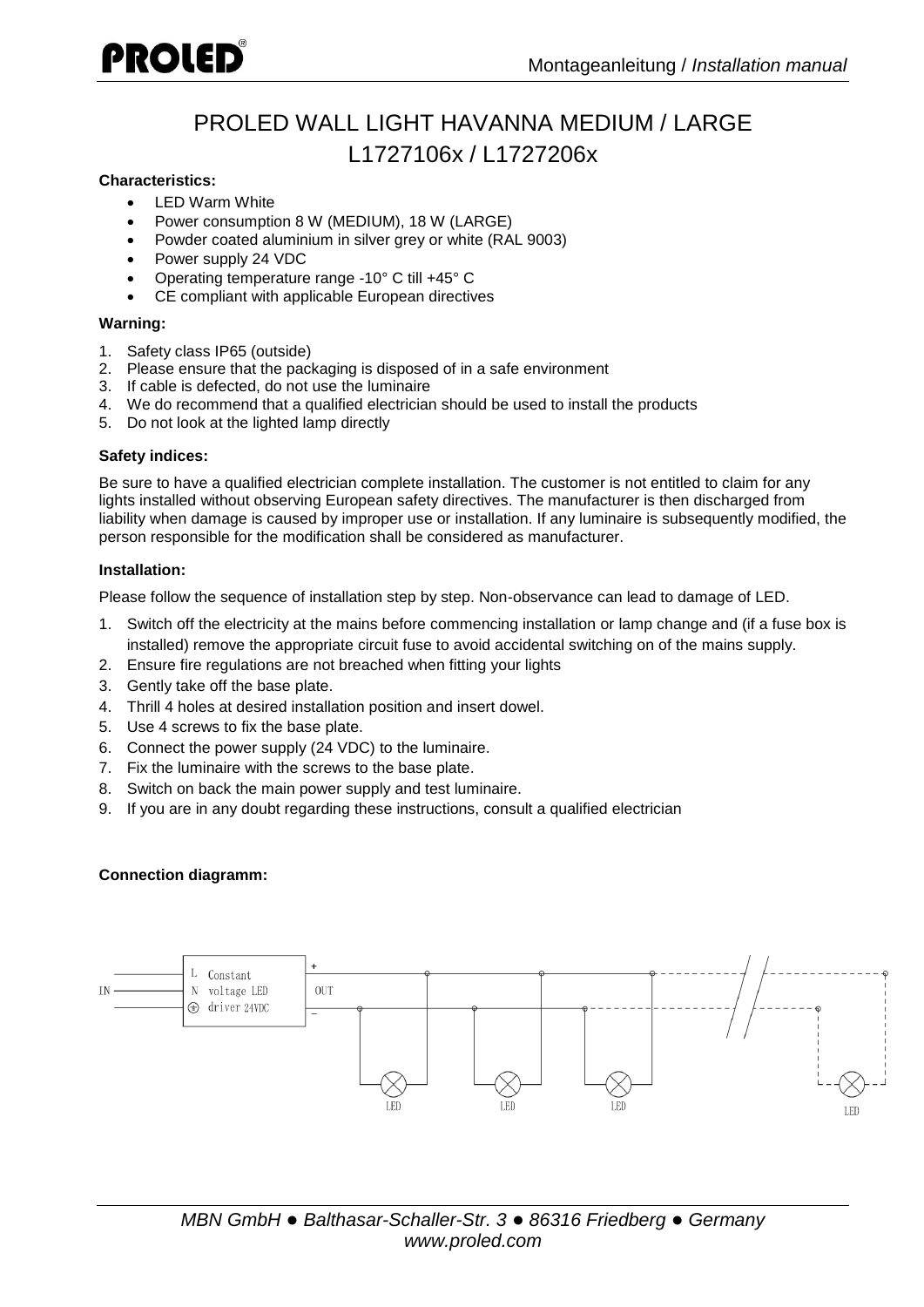